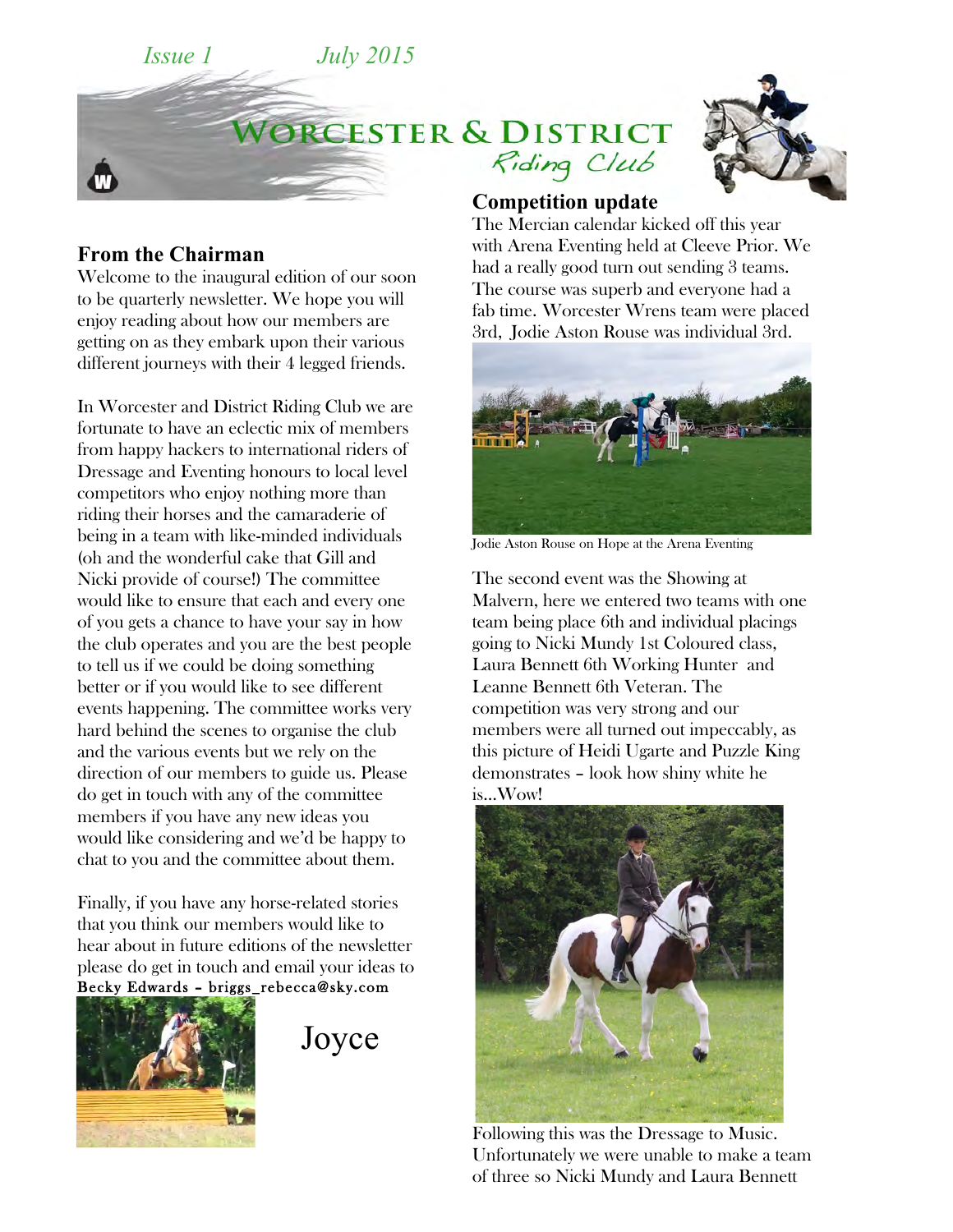entered as individuals, both coming 2nd in their respective classes.



Laura Bennett and Nicki Mundy at the Mercian Dressage to Music.

The next two events were Style and Show Jumping on the 5th July, one team was entered in both the style and show jump for 70cm and 2 teams for the style and show jump for 75cm. Report to follow next newsletter!

The next event will be Dressage held at Gumburn Farm, Sinton Green on 19th July and the schedule has been emailed out for this.

It's been a fantastic year so far for the Area teams as well this season. Jess Viney won her section and qualified as an individual for the Intermediate Dressage Championships. Two teams qualified for the Combined Training Championships with Vicki Hancox picking up a  $2<sup>nd</sup>$  and Joyce Brown a  $9<sup>th</sup>$  in their respective sections at the championships.

Show jumping was a particular success with both the Intermediate and Open teams qualifying for the National Championships along with the Style team, and the Novice team placed 3rd. There were numerous individual placings including Beth Evans individual 3rd, Vicki Hancox individual 5th and Karen Richardson individual  $6<sup>th</sup>$  in the intermediate. Vicki Hancox was individually 2nd, Beth Evans individual 6th and Meg Pountney individual 4th in the Open. In the Style Jumping Vicki won the 85cm section and Leanne Bennett came  $6<sup>th</sup>$  in the 75cm section.



Intermediate SJ Team –Karen Richardson, Beth Evans, Vicki Hancox, Mandy Owen.

In the Dressage competition, although none of our teams won, several horses won their sections and have qualified to compete at Lincoln. The prelim teams were placed – just awaiting confirmation of results from Area 18!

The Area Horse Trials and Dressage to Music report will appear in the next newsletter!

A BIG thank you to all those members who have competed in teams and the supporters who have helped to contribute to our successful year in both the Mercian and Area competitions. If you are interested in competing in either Area or Mercian competitions please do get in touch with Karen Richardson (Area) karen.richardson@orange.net or Nicki Mundy (Mercian**)**  nicki.mundy1@btinternet.com

## **Training**

Club members have enjoyed some excellent, subsidised training sessions over the past couple of months. It can be so hard to please all members when it comes to dates and times but please do let us know what would suit you best and if there is any discipline or instructor you would particularly like to see offering training and we will do our best. Arron Stevenson is responsible for training so please make contact with her in the first instance. arronstevenson@yahoo.com

# **Mission France 2015**

Working on what has been an incredibly short timeframe, the team themselves are doing a fantastic job of fundraising and our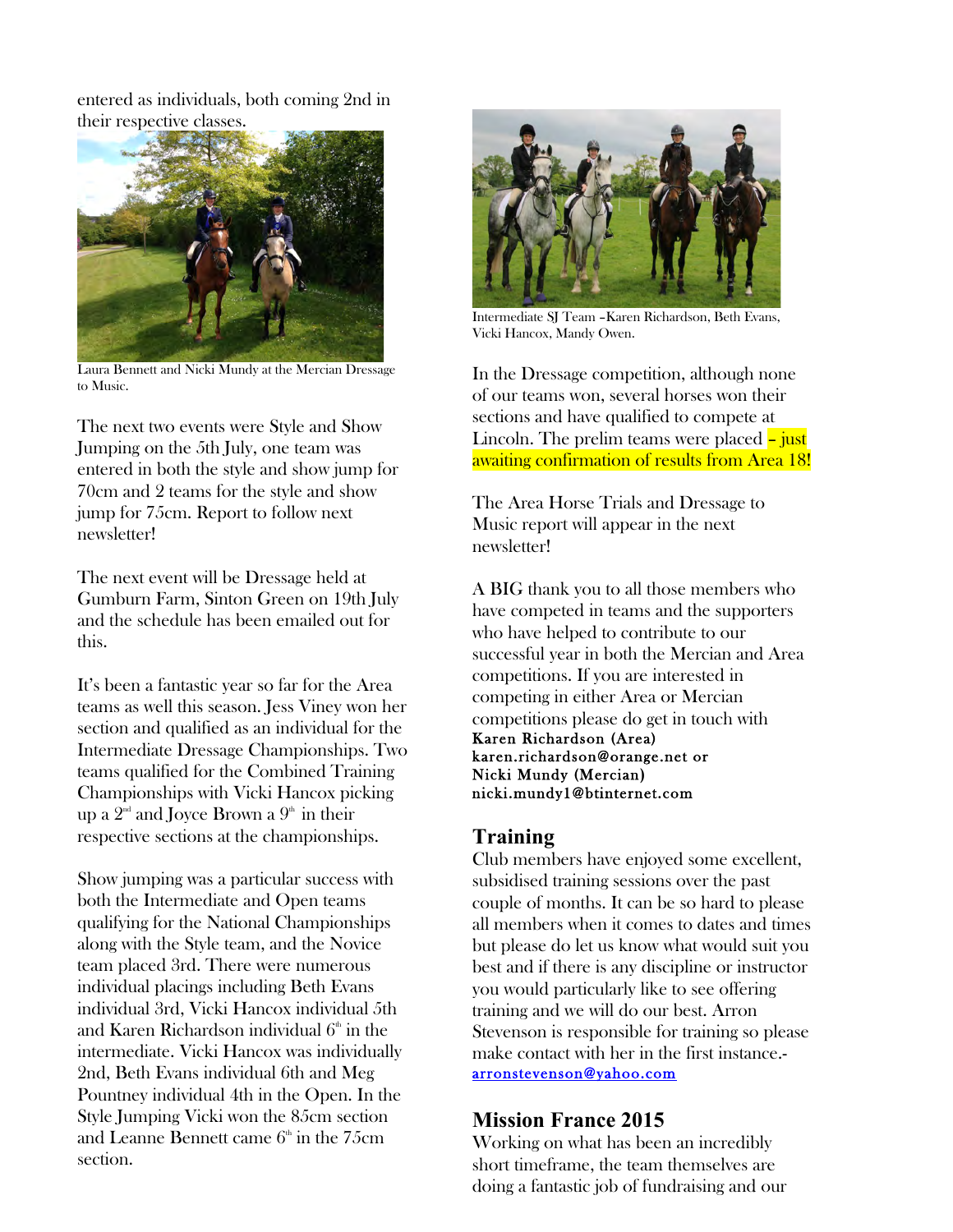half of the team (Beth and Vicki) have already achieved funds over £2000 towards their target of £4000 which is brilliant. From canoe trips down the river Wye to training sessions at Dodderhill, a lot of hard work is going on behind the scenes to ensure the riders have every chance of meeting their £4000 half share of the overall £8000 total needed. Many local companies have also got involved to offer their support in the form of raffle prizes and team kit. John Whittaker (Midlands) deserve a special mention as they have been kind enough to kit out one rider from head to toe and have given all 4 team members Union Jack fringes for the horses. As you are aware the committee has agreed that the riding club will make a donation of up to £1000 if required to get them there but at this rate it looks like this offer could well be redundant!

Fundraising continues in earnest with the much-anticipated Race night on the horizon on the  $18<sup>th</sup>$  July. Tickets are £10 for adults and £6 for children under 12, and include supper and your race card. We are running our own bar so the drinks will be cheap too! There is also a superb raffle being drawn that evening with some amazing prizes which include a day at the races, a tour of the Morgan factory and countless others to suit all tastes! You can buy tickets from either Vicki Hancox, Beth Evans or Alison Harris and there are so many prizes there must be one with your name on it!!



Watch out for more fundraising events when the riders return!

## **Equine Touch**

Recently I attended a 3 day course learning the art of Equine Touch. A useful complementary therapy working with gentle movements over the horse's muscles to

encourage relaxation and self healing. It was an enlightening experience and one that I would recommend for all horse owners. Emma Knowles was our instructor and the course ran at Dodderhill Equestrian which provided a super location with lots of willing horses on which we could practise our new found skills!



If you'd like to know more please do contact Emma directly or have a look at the Equine Touch Website http://uk.theequinetouch.com/ Emma Knowles - Equine Touch instructor and practitioner 07921 258752

#### Becky Edwards

#### **Where your money is being spent**

As some of you may be aware, the club has purchased 2 pairs of show jumping fillers and safety jump cups and strips to complement our show jumps set. A third is being sponsored by chartered veterinary physiotherapist Charlotte Harris – thank you Charlotte!

Training has been subsidised at Lincomb and Dodderhill with the riding club paying the venue hire. Where training has been opened up to non-members the cost they pay is actual cost and members have been subsidised up to £7 for a standard SJ lesson for example. We hope you'll agree that this represents a good saving overall. Payment prior to the lesson secures your place and this seems to be working well with fewer people making cancellations last minute, which of course costs the club directly.